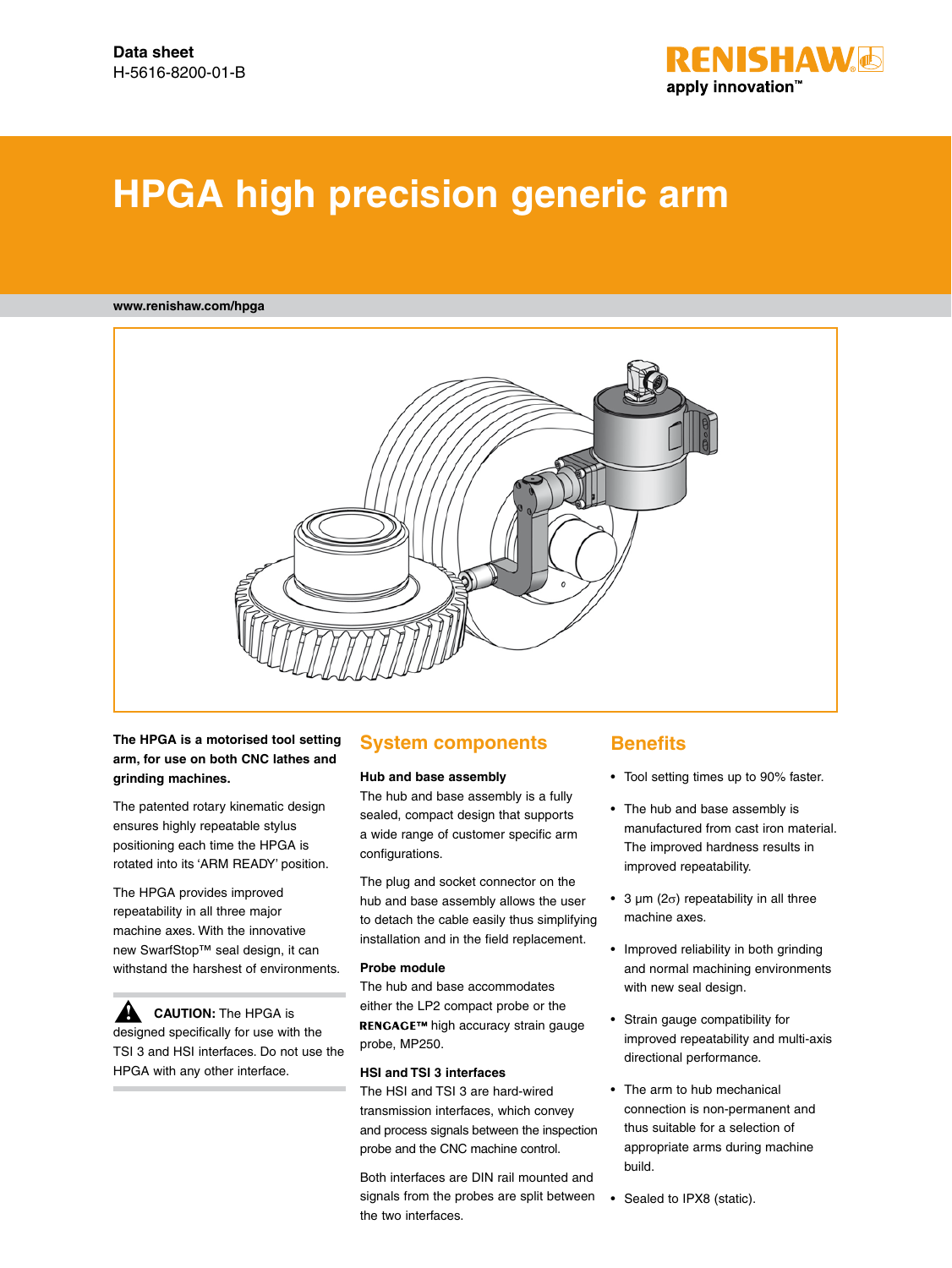**Data sheet** HPGA high precision generic arm

# **HPGA system**



# **Specification**

| <b>Primary application</b>                              | Workpiece inspection and tool setting on cutter grinder machines and CNC lathes                                                    |  |
|---------------------------------------------------------|------------------------------------------------------------------------------------------------------------------------------------|--|
| <b>Sense directions</b>                                 | Probe $\pm X$ , $\pm Y$ , $+Z$                                                                                                     |  |
| Arm sweep angle                                         | $90^\circ$ (typical)                                                                                                               |  |
| Weight                                                  | 3.9 kg (137.57 oz), typical hub and base only                                                                                      |  |
| Uni-directional system repeatability                    | 3.0 $\mu$ m 2 sigma*                                                                                                               |  |
| ARO (arm ready output) to<br>MRO (machine ready output) | 2 seconds typical                                                                                                                  |  |
| MRO (machine ready output) to<br>ARO (arm ready output) | 2 seconds typical                                                                                                                  |  |
| Power supply approvals                                  | <b>BS EN/ISO 60950-1</b>                                                                                                           |  |
| <b>Sealing</b>                                          | IPX8 (static)                                                                                                                      |  |
| Storage temperature                                     | -25 °C to 70 °C (-13 °F to 158 °F)                                                                                                 |  |
| <b>Operating temperature</b>                            | 5 °C to 55 °C (41 °F to 131 °F)                                                                                                    |  |
| Cable protection                                        | The installer is responsible for ensuring adequate protection of the HPGA cable<br>during normal use in the machining environment. |  |
| Probe §                                                 | LP2 or MP250                                                                                                                       |  |
| Interface                                               | TSI 3 and HSI                                                                                                                      |  |

\* The system includes the hub and base, arm and probe.

Maximum 2 sigma value in any direction. Performance specification is for 10 points at 48 mm/min trigger speed using an LP2 probe with a 20 mm long stylus and a 15 mm square tip.

§ Please refer to Data Sheets H-2000-2100 (LP2) and H-5500-8200 (MP250) for more details.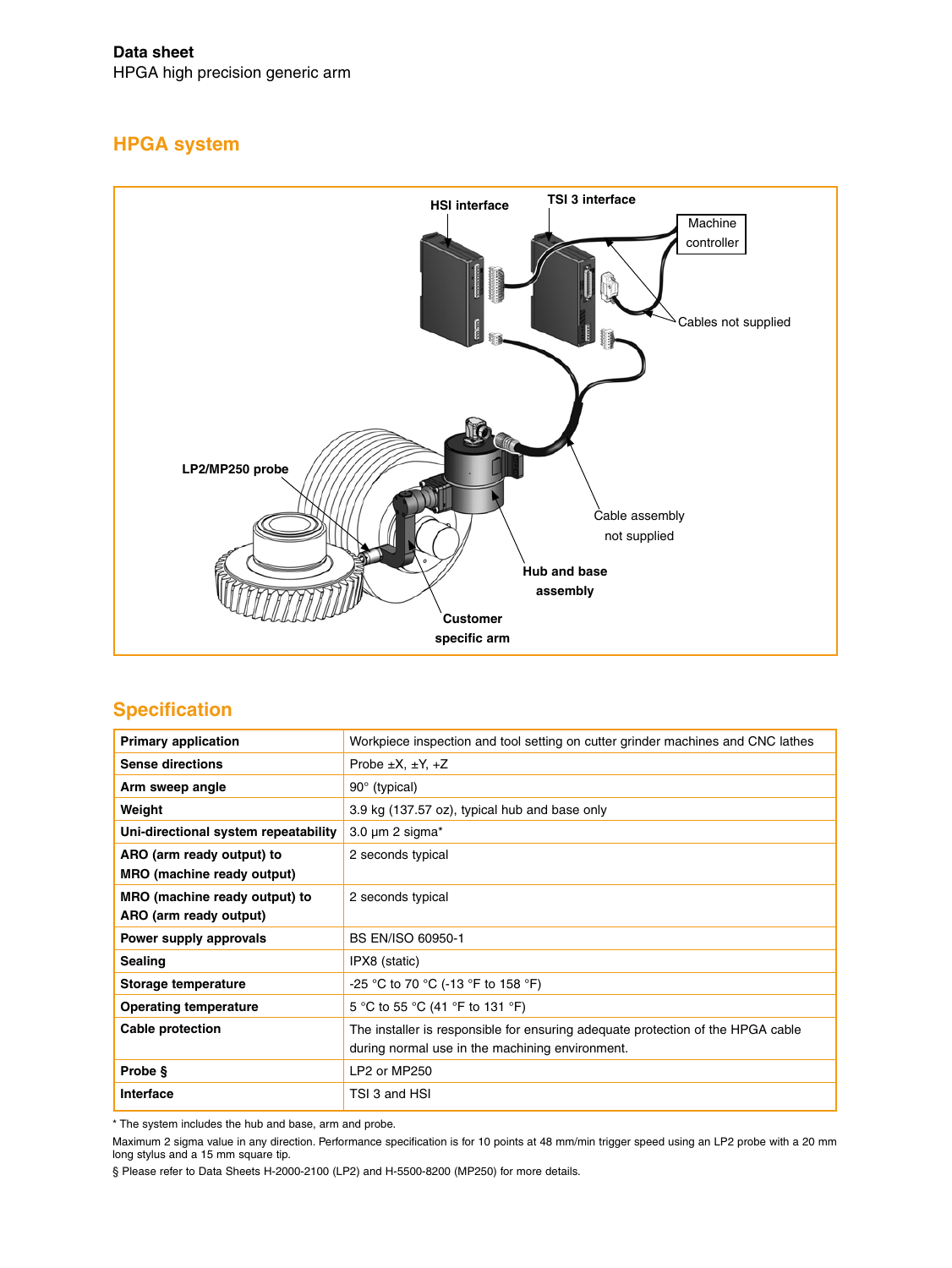

#### **NOTES:**

When the SSR is connected as normally open (N/O), the MP250 will remain in the non-triggered (seated) state if the power supply is interrupted or if the probe is damaged.

The TSI 3 interface will show a probe open condition whatever the status of the MP250 probe. For this reason the

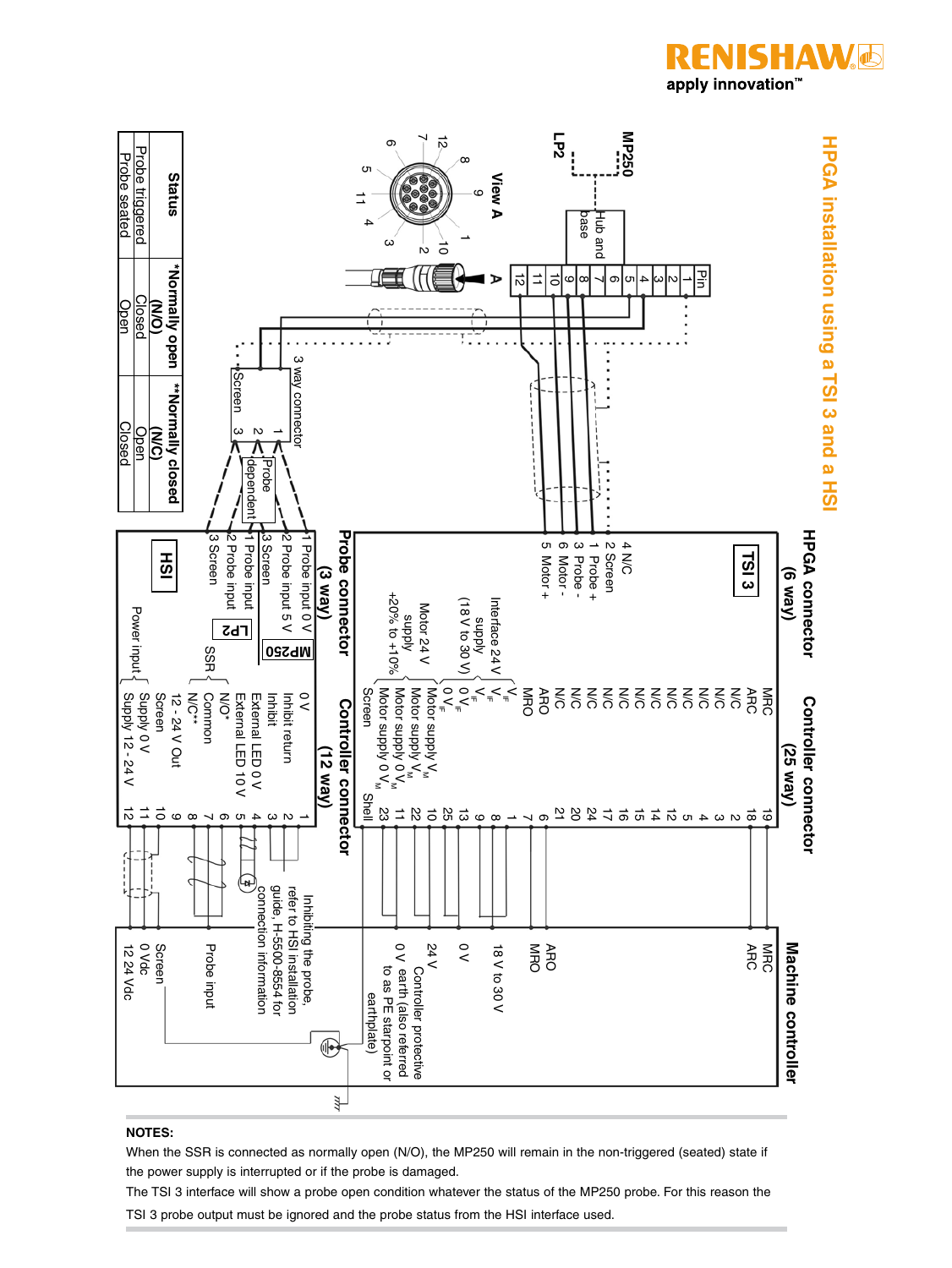# **TSI 3 and HSI interface units**



# **HPGA dimensions (side view)**

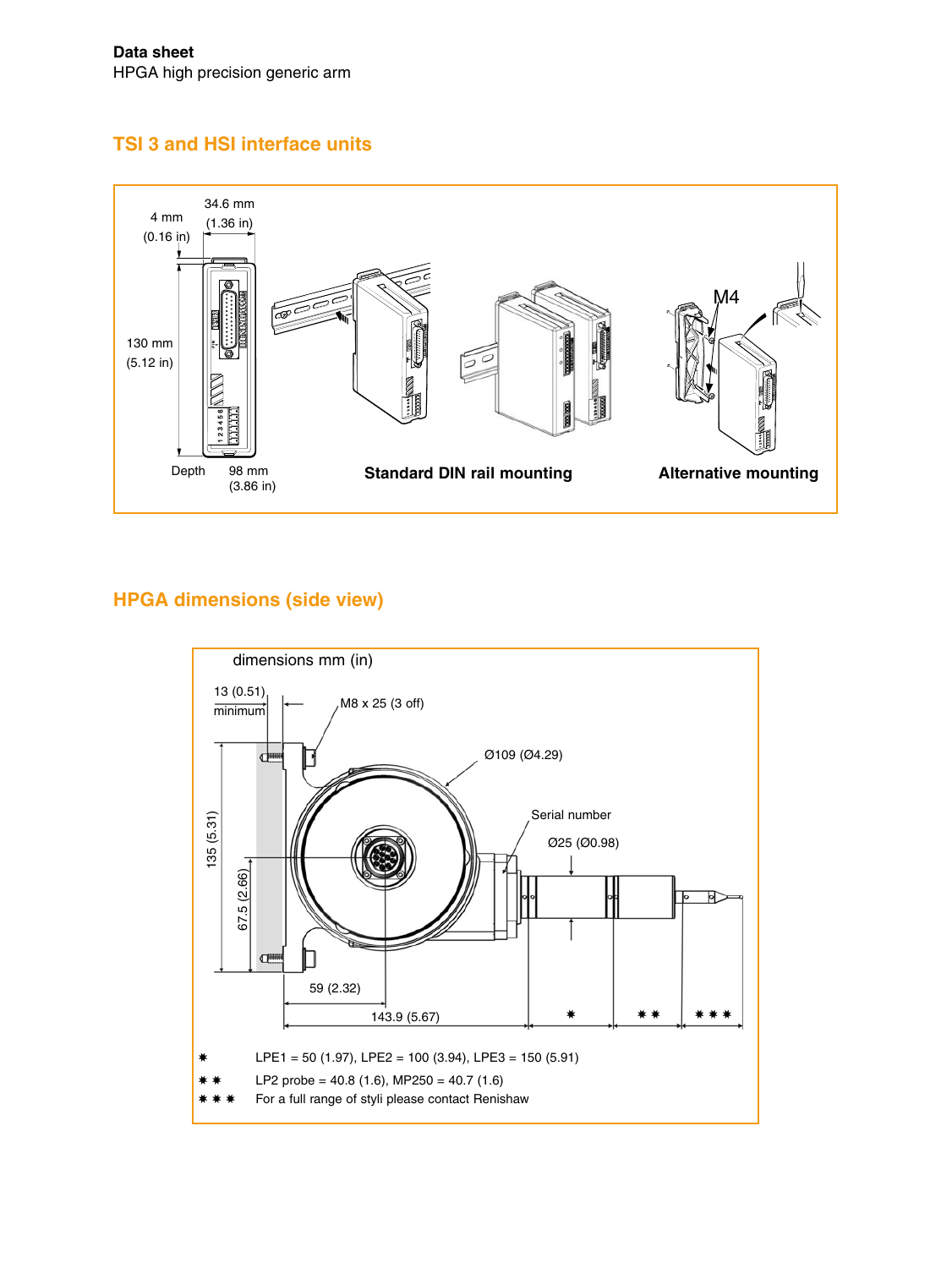

# **HPGA dimensions (top view) with straight connector**